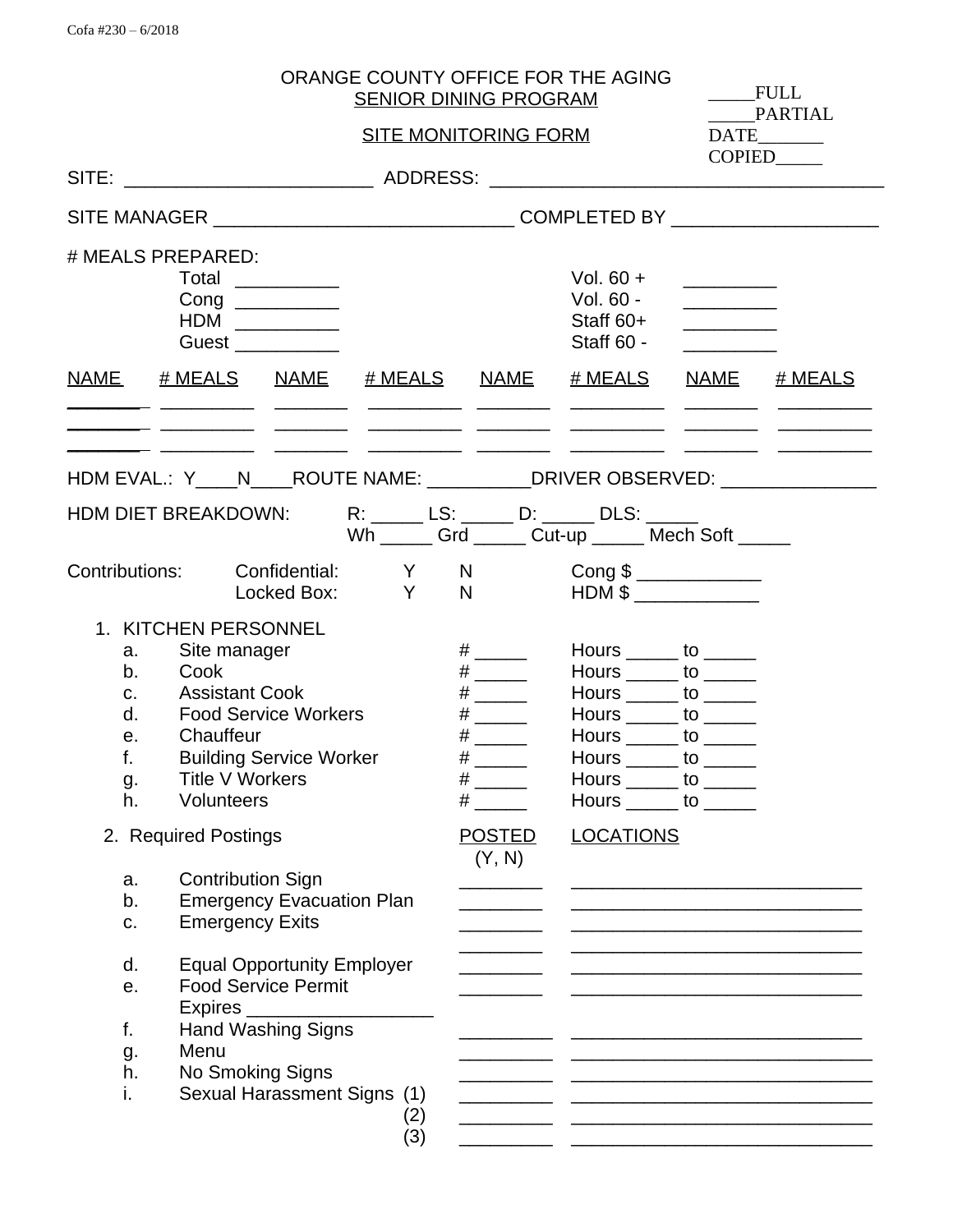### 3. REST ROOMS

| a. | <b>Overall Cleanliness</b>       | Good |    | Poor<br>Average       |     |    |
|----|----------------------------------|------|----|-----------------------|-----|----|
| b. | <b>Availability of Supplies:</b> | Yes  | No |                       | Yes | Nο |
|    |                                  |      |    |                       |     |    |
|    | <b>Paper Towels</b>              |      |    | Wastebasket (covered) |     |    |
|    | Soap dispenser                   |      |    | Water, Cold           |     |    |
|    | <b>Toilet Paper</b>              |      |    | Water, Hot            |     |    |

# 4. MENU COMPLIANCE (Include Hot and Cold Food Items Below)

| Portion<br><b>Size</b> | Menu as<br>Planned | Menu as<br>Served | Food Temp<br>HDM<br><b>Bulk</b> | Comments |
|------------------------|--------------------|-------------------|---------------------------------|----------|
|                        |                    |                   |                                 |          |

\_\_\_\_\_\_\_\_\_\_\_\_\_\_\_\_\_\_\_\_\_\_\_\_\_\_\_\_\_\_\_\_\_\_\_\_\_\_\_\_\_\_\_\_\_\_\_\_\_\_\_\_\_\_\_\_\_\_\_\_\_\_\_\_\_\_\_\_\_\_\_\_\_\_\_\_\_\_ \_\_\_\_\_\_\_\_\_\_\_\_\_\_\_\_\_\_\_\_\_\_\_\_\_\_\_\_\_\_\_\_\_\_\_\_\_\_\_\_\_\_\_\_\_\_\_\_\_\_\_\_\_\_\_\_\_\_\_\_\_\_\_\_\_\_\_\_\_\_\_\_\_\_\_\_\_\_ \_\_\_\_\_\_\_\_\_\_\_\_\_\_\_\_\_\_\_\_\_\_\_\_\_\_\_\_\_\_\_\_\_\_\_\_\_\_\_\_\_\_\_\_\_\_\_\_\_\_\_\_\_\_\_\_\_\_\_\_\_\_\_\_\_\_\_\_\_\_\_\_\_\_\_\_\_\_ \_\_\_\_\_\_\_\_\_\_\_\_\_\_\_\_\_\_\_\_\_\_\_\_\_\_\_\_\_\_\_\_\_\_\_\_\_\_\_\_\_\_\_\_\_\_\_\_\_\_\_\_\_\_\_\_\_\_\_\_\_\_\_\_\_\_\_\_\_\_\_\_\_\_\_\_\_\_

| 5. STORAGE AREA                                                                                                                                                                                                | <b>LOCATION</b> |            | GOOD      | <b>AVERAGE</b>  | <b>POOR</b> |
|----------------------------------------------------------------------------------------------------------------------------------------------------------------------------------------------------------------|-----------------|------------|-----------|-----------------|-------------|
| A. Canned Goods<br><b>B.</b> Cleaning Supplies<br>C. Mops/Buckets<br>D. Other<br>E. Paper Supplies<br>F. Pers. Belongings                                                                                      |                 |            |           |                 |             |
| 6. WRITTEN REPORTS                                                                                                                                                                                             |                 | YES NO     |           | <b>COMMENTS</b> |             |
| A. Attendance Sheets<br><b>B. Cook's Production Sheets</b><br>C. Food Temperature Log<br>D. Menu Changes<br>E. Monthly Activity Calendar<br>F. Perpetual Inventory<br>G. Quarterly Inventory<br>H. Time Sheets |                 |            |           |                 |             |
| <b>HEALTH DEPARTMENT REGS/SAFETY</b>                                                                                                                                                                           |                 | <u>YES</u> | <b>NO</b> | <b>COMMENTS</b> |             |
| A. Dishwasher Wash Cycle 150<br>Rinse Cycle 180<br>B. Evid. Of Pers. Training<br>C. Fire Drill (Min. 2x yr)<br>1. Date last Completed                                                                          |                 |            |           |                 |             |
| 2. Noted on Mo. Act. Log<br>D. Fire Extinguishers:<br>1. Service Date<br>2. Expiration Date                                                                                                                    |                 |            |           |                 |             |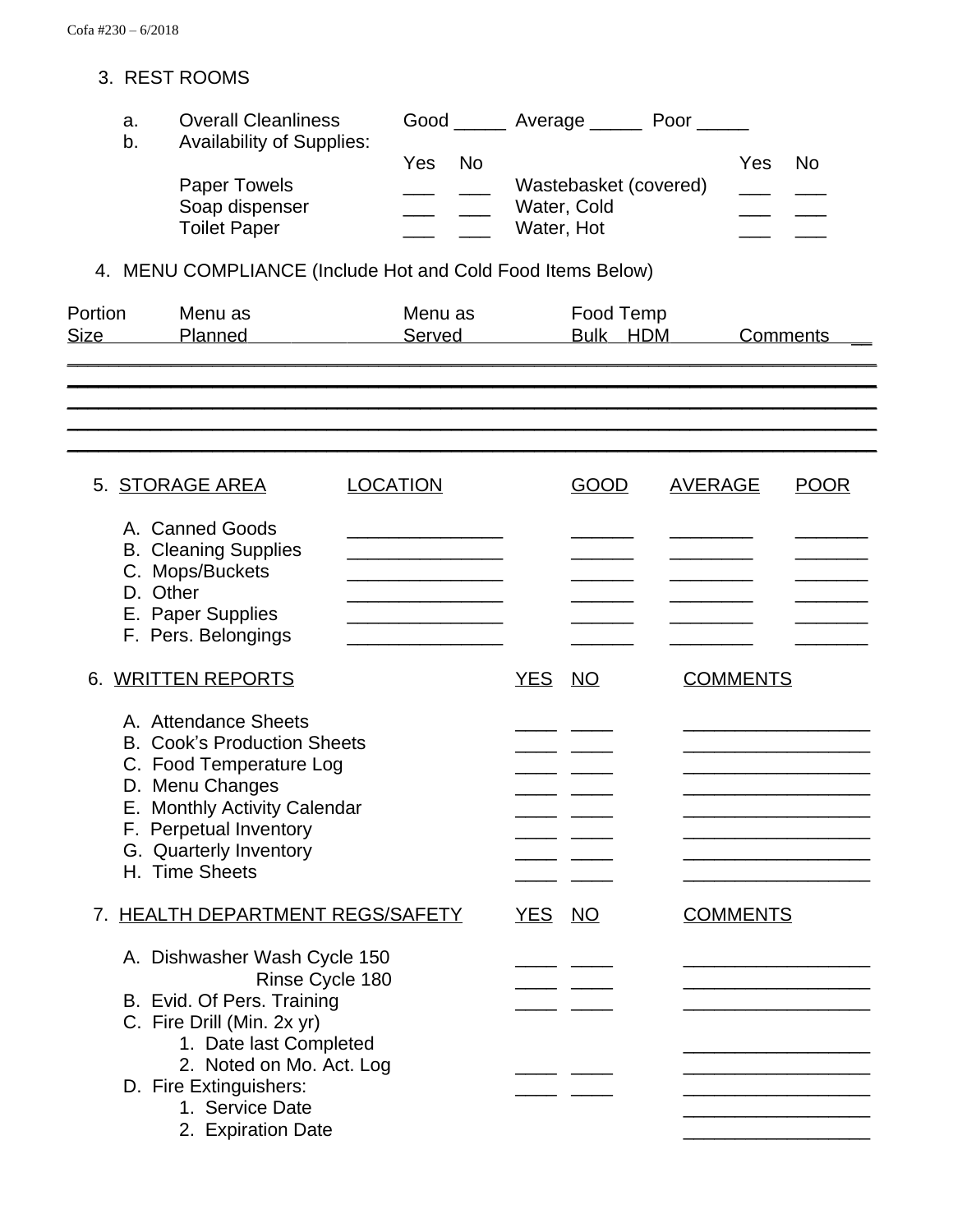|                          | <b>YES</b><br><b>NO</b> | COMMENTS |
|--------------------------|-------------------------|----------|
| E. Food Contact Surfaces |                         |          |
| F. Garbage Removal       |                         |          |
| 1. Cans                  |                         |          |
| 2. Dumpster              |                         |          |
| 3. Recycling             |                         |          |
| 4. Sanitized Weekly      |                         |          |
| G. Personal Attire       |                         |          |
| 1. Dangling Jewelry      |                         |          |
| 2. Gloves                |                         |          |
| 3. Harinets/Hats         |                         |          |
| 4. Open Toes Shoes       |                         |          |
| 5. Nail Polish           |                         |          |
| 6. Smocks/Aprons         |                         |          |
| H. Screens Adequate      |                         |          |

#### 8. EQUIPMENT MAINTENANCE

### Good Avg Poor A. Buffalo Chopper B. Dishwasher \_\_\_\_\_ \_\_\_\_\_ \_\_\_\_\_ C. Delivery Truck \_\_\_\_\_ \_\_\_\_\_ \_\_\_\_\_ D. Exhaust Hood \_\_\_\_\_\_\_ \_\_\_\_\_\_\_ \_\_\_\_\_\_ \_\_\_\_\_ \_\_\_\_\_ E. Food Processor **by the Contract Contract Contract Contract Contract Contract Contract Contract Contract Contract Contract Contract Contract Contract Contract Contract Contract Contract Contract Contract Contract Contrac** F. Freezers 1. Brand \_\_\_\_\_\_\_\_\_\_\_\_\_\_\_\_\_\_\_\_\_ Temperature \_\_\_\_\_\_\_\_\_ \_\_\_\_\_ \_\_\_\_\_ \_\_\_\_\_ 2. Brand \_\_\_\_\_\_\_\_\_\_\_\_\_\_\_\_\_\_\_\_\_ Temperature \_\_\_\_\_\_\_\_\_ \_\_\_\_\_ \_\_\_\_\_ \_\_\_\_\_ 3. Brand **and**  Temperature \_\_\_\_\_\_\_\_\_ \_\_\_\_\_ \_\_\_\_\_ \_\_\_\_\_ <u>G. Mixer and Stephen and Stephen and Stephen and Stephen and Stephen and Stephen and Stephen and Stephen and S</u> H. Ovens: Convection **by the Convection H. Convection**  Conventional \_\_\_\_\_ \_\_\_\_\_ \_\_\_\_\_ I. Range Top \_\_\_\_\_ \_\_\_\_\_ \_\_\_\_\_ J. Refrigerators 1. Brand Temperature \_\_\_\_\_\_\_\_\_ \_\_\_\_\_ \_\_\_\_\_ \_\_\_\_\_ 2. Brand  $\_$  Temperature \_\_\_\_\_\_\_\_\_ \_\_\_\_\_ \_\_\_\_\_ \_\_\_\_\_ 3. Brand \_\_\_\_\_\_\_\_\_\_\_\_\_\_\_\_\_\_\_\_\_ Temperature \_\_\_\_\_\_\_\_\_ \_\_\_\_\_ \_\_\_\_\_ \_\_\_\_\_ 4. Shelving <u>\_\_\_\_\_</u> \_\_\_\_\_ \_\_\_\_ K. Sinks 1. Hand Washing \_\_\_\_\_\_ \_\_\_\_\_\_\_ \_\_\_\_\_ \_\_\_\_ \_\_\_\_ \_\_\_ 2. Slop \_\_\_\_\_\_ \_\_\_\_\_\_ \_\_\_\_\_\_ \_\_\_\_\_ \_\_\_\_\_ \_\_\_\_\_ 3. Two Compartment \_\_\_\_\_ \_\_\_\_\_ \_\_\_\_\_ 4. Three Compartment \_\_\_\_\_ \_\_\_\_\_ \_\_\_\_\_ 5. Vegetable Prep \_\_\_\_\_ \_\_\_\_\_ \_\_\_\_\_ L. Slicer M. Work Surface 1. Wood \_\_\_\_\_ \_\_\_\_\_ \_\_\_\_\_ 2. Stainless Steel <u>\_\_\_\_\_</u> \_\_\_\_\_ \_\_\_\_\_ \_\_\_\_ 3. Formica \_\_\_\_\_ \_\_\_\_\_ \_\_\_\_\_ N. Storage Shelving

ITEM CLEANLINESS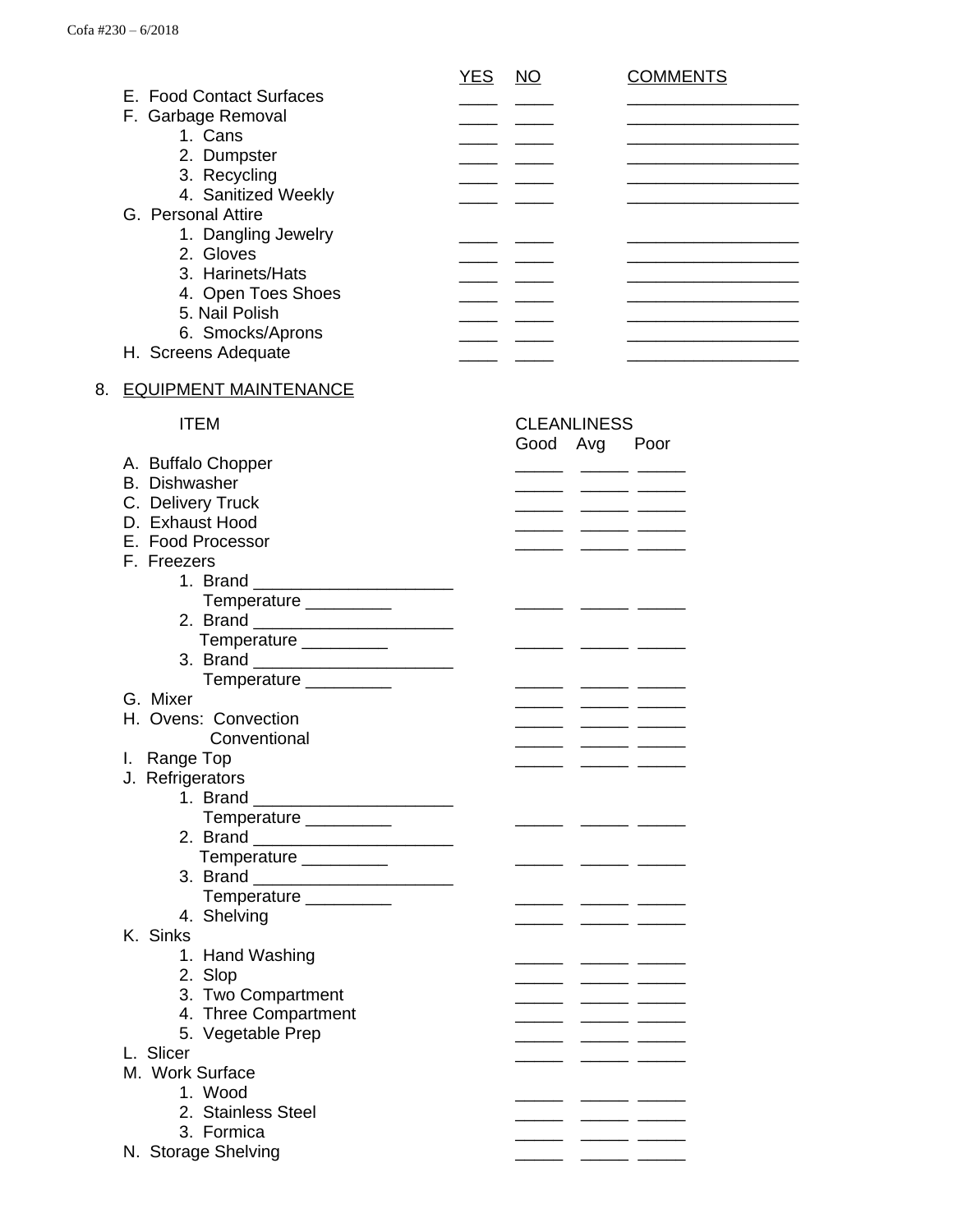Cofa #230 - 6/2018

| 9. PACKING PROCEDURE:                                                                                                                                                                                   |
|---------------------------------------------------------------------------------------------------------------------------------------------------------------------------------------------------------|
|                                                                                                                                                                                                         |
|                                                                                                                                                                                                         |
|                                                                                                                                                                                                         |
| C. Packing Time                                                                                                                                                                                         |
| 10. ROUTE TIME: START: _____________ LAST DELIVERY: ___________ TOTAL: _________                                                                                                                        |
| (From site to last house)<br>11. ROUTE MILEAGE: START: ____________ LAST DELIVERY: ___________ TOTAL: ________<br>(To site or drop-off point)<br>12. ROUTE BOOKS USED: YES _____________ NO ___________ |
|                                                                                                                                                                                                         |
| 13. CONTRIBUTION ENVELOPES: DISTRIBUTED WEEKLY: Y ______ N ______ Day ______                                                                                                                            |
| 14. PARTICIPANT/VOLUNTEER COMMENTS:                                                                                                                                                                     |
|                                                                                                                                                                                                         |
|                                                                                                                                                                                                         |
|                                                                                                                                                                                                         |
| 16. EVALUATION OF FOOD SERVICE SYSTEM:                                                                                                                                                                  |
|                                                                                                                                                                                                         |
|                                                                                                                                                                                                         |
|                                                                                                                                                                                                         |
|                                                                                                                                                                                                         |
|                                                                                                                                                                                                         |
|                                                                                                                                                                                                         |
|                                                                                                                                                                                                         |
|                                                                                                                                                                                                         |
|                                                                                                                                                                                                         |
|                                                                                                                                                                                                         |